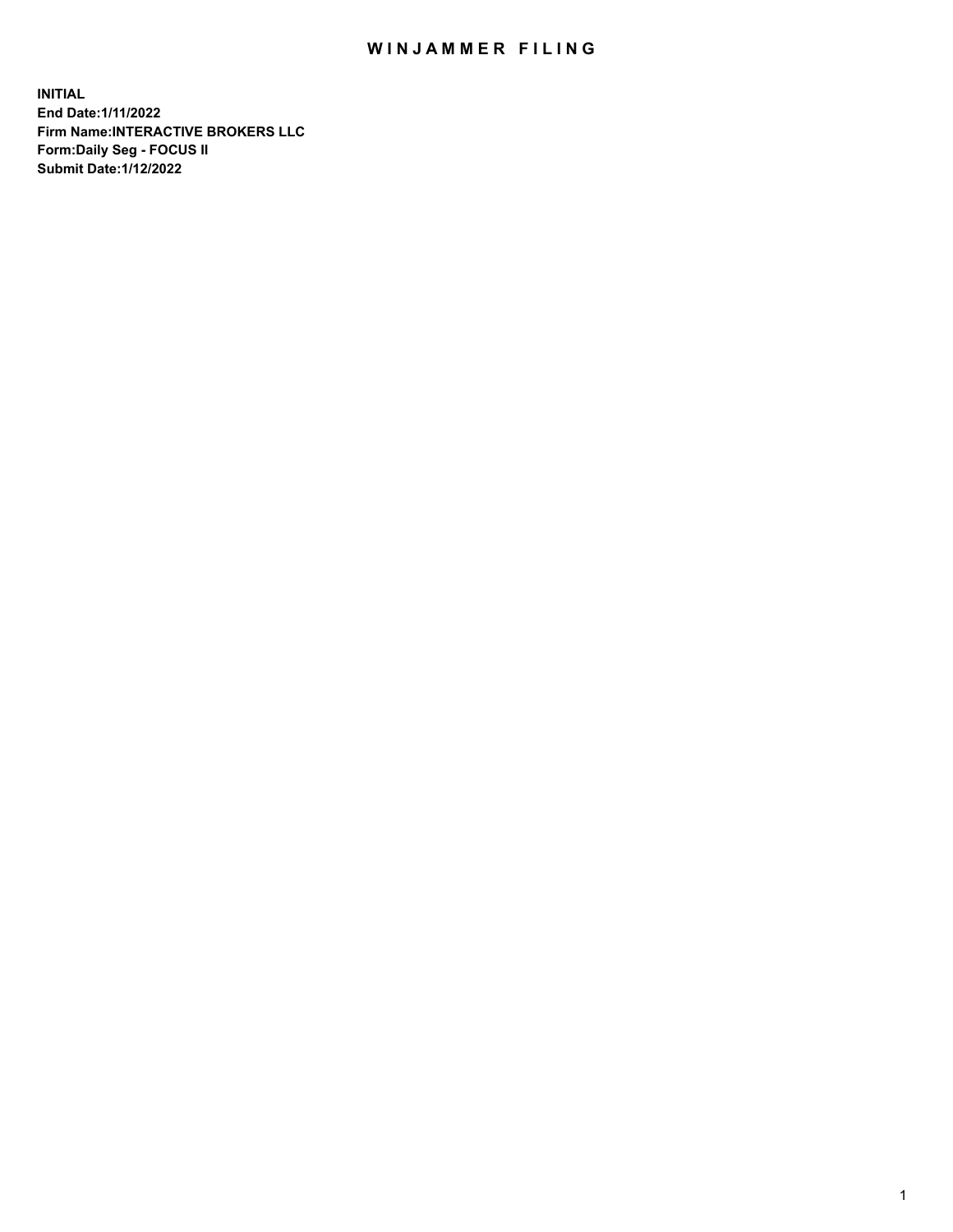**INITIAL End Date:1/11/2022 Firm Name:INTERACTIVE BROKERS LLC Form:Daily Seg - FOCUS II Submit Date:1/12/2022 Daily Segregation - Cover Page**

| Name of Company                                                                                                                                                                                                                                                                                                                | <b>INTERACTIVE BROKERS LLC</b>                                                                  |  |
|--------------------------------------------------------------------------------------------------------------------------------------------------------------------------------------------------------------------------------------------------------------------------------------------------------------------------------|-------------------------------------------------------------------------------------------------|--|
| <b>Contact Name</b>                                                                                                                                                                                                                                                                                                            | James Menicucci                                                                                 |  |
| <b>Contact Phone Number</b>                                                                                                                                                                                                                                                                                                    | 203-618-8085                                                                                    |  |
| <b>Contact Email Address</b>                                                                                                                                                                                                                                                                                                   | jmenicucci@interactivebrokers.c<br><u>om</u>                                                    |  |
| FCM's Customer Segregated Funds Residual Interest Target (choose one):<br>a. Minimum dollar amount: ; or<br>b. Minimum percentage of customer segregated funds required:% ; or<br>c. Dollar amount range between: and; or<br>d. Percentage range of customer segregated funds required between:% and%.                         | $\overline{\mathbf{0}}$<br>$\overline{\mathbf{0}}$<br>155,000,000 245,000,000<br>0 <sub>0</sub> |  |
| FCM's Customer Secured Amount Funds Residual Interest Target (choose one):<br>a. Minimum dollar amount: ; or<br>b. Minimum percentage of customer secured funds required:% ; or<br>c. Dollar amount range between: and; or<br>d. Percentage range of customer secured funds required between:% and%.                           | $\overline{\mathbf{0}}$<br>$\overline{\mathbf{0}}$<br>80,000,000 120,000,000<br>0 <sub>0</sub>  |  |
| FCM's Cleared Swaps Customer Collateral Residual Interest Target (choose one):<br>a. Minimum dollar amount: ; or<br>b. Minimum percentage of cleared swaps customer collateral required:% ; or<br>c. Dollar amount range between: and; or<br>d. Percentage range of cleared swaps customer collateral required between:% and%. | $\overline{\mathbf{0}}$<br>$\overline{\mathbf{0}}$<br>0 <sub>0</sub><br>0 <sub>0</sub>          |  |

Attach supporting documents CH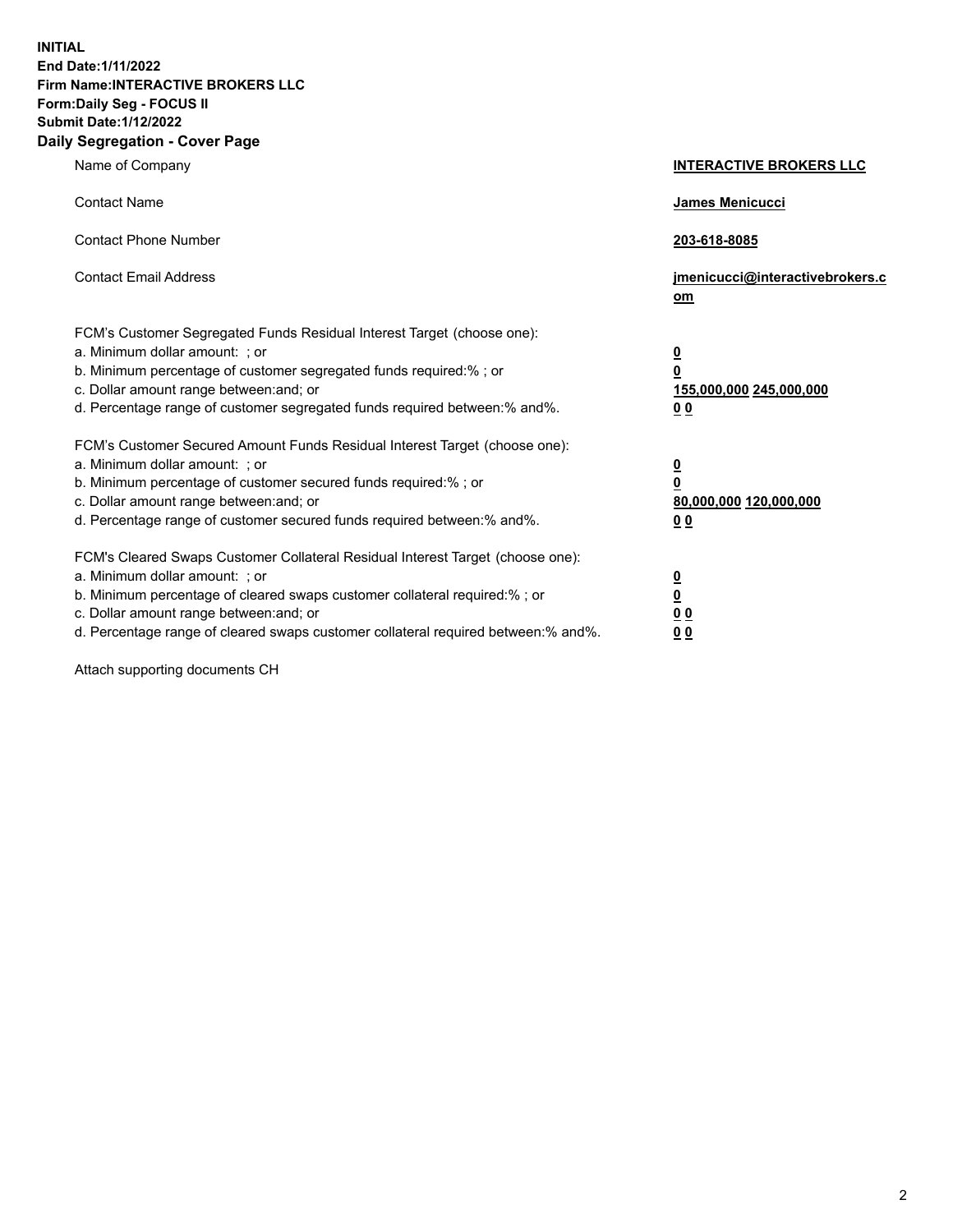**INITIAL End Date:1/11/2022 Firm Name:INTERACTIVE BROKERS LLC Form:Daily Seg - FOCUS II Submit Date:1/12/2022 Daily Segregation - Secured Amounts**

## Foreign Futures and Foreign Options Secured Amounts Amount required to be set aside pursuant to law, rule or regulation of a foreign government or a rule of a self-regulatory organization authorized thereunder **0** [7305] 1. Net ledger balance - Foreign Futures and Foreign Option Trading - All Customers A. Cash **-679,696,439** [7315] B. Securities (at market) **0** [7317] 2. Net unrealized profit (loss) in open futures contracts traded on a foreign board of trade **1,165,679,736** [7325] 3. Exchange traded options a. Market value of open option contracts purchased on a foreign board of trade **118,523** [7335] b. Market value of open contracts granted (sold) on a foreign board of trade **-10,664** [7337] 4. Net equity (deficit) (add lines 1. 2. and 3.) **486,091,156** [7345] 5. Account liquidating to a deficit and account with a debit balances - gross amount **4,435** [7351] Less: amount offset by customer owned securities **0** [7352] **4,435** [7354] 6. Amount required to be set aside as the secured amount - Net Liquidating Equity Method (add lines 4 and 5) **486,095,591** [7355] 7. Greater of amount required to be set aside pursuant to foreign jurisdiction (above) or line 6. **486,095,591** [7360] FUNDS DEPOSITED IN SEPARATE REGULATION 30.7 ACCOUNTS 1. Cash in banks A. Banks located in the United States **84,460,688** [7500] B. Other banks qualified under Regulation 30.7 **0** [7520] **84,460,688** [7530] 2. Securities A. In safekeeping with banks located in the United States **299,778,000** [7540] B. In safekeeping with other banks qualified under Regulation 30.7 **0** [7560] **299,778,000** [7570] 3. Equities with registered futures commission merchants A. Cash **0** [7580] B. Securities **0** [7590] C. Unrealized gain (loss) on open futures contracts **0** [7600] D. Value of long option contracts **0** [7610] E. Value of short option contracts **0** [7615] **0** [7620] 4. Amounts held by clearing organizations of foreign boards of trade A. Cash **0** [7640] B. Securities **0** [7650] C. Amount due to (from) clearing organization - daily variation **0** [7660] D. Value of long option contracts **0** [7670] E. Value of short option contracts **0** [7675] **0** [7680] 5. Amounts held by members of foreign boards of trade A. Cash **-938,259,776** [7700] B. Securities **0** [7710] C. Unrealized gain (loss) on open futures contracts **1,159,458,703** [7720] D. Value of long option contracts **118,523** [7730] E. Value of short option contracts **-10,664** [7735] **221,306,786** [7740] 6. Amounts with other depositories designated by a foreign board of trade **0** [7760] 7. Segregated funds on hand **0** [7765] 8. Total funds in separate section 30.7 accounts **605,545,474** [7770] 9. Excess (deficiency) Set Aside for Secured Amount (subtract line 7 Secured Statement Page 1 from Line 8) **119,449,883** [7380] 10. Management Target Amount for Excess funds in separate section 30.7 accounts **80,000,000** [7780] 11. Excess (deficiency) funds in separate 30.7 accounts over (under) Management Target **39,449,883** [7785]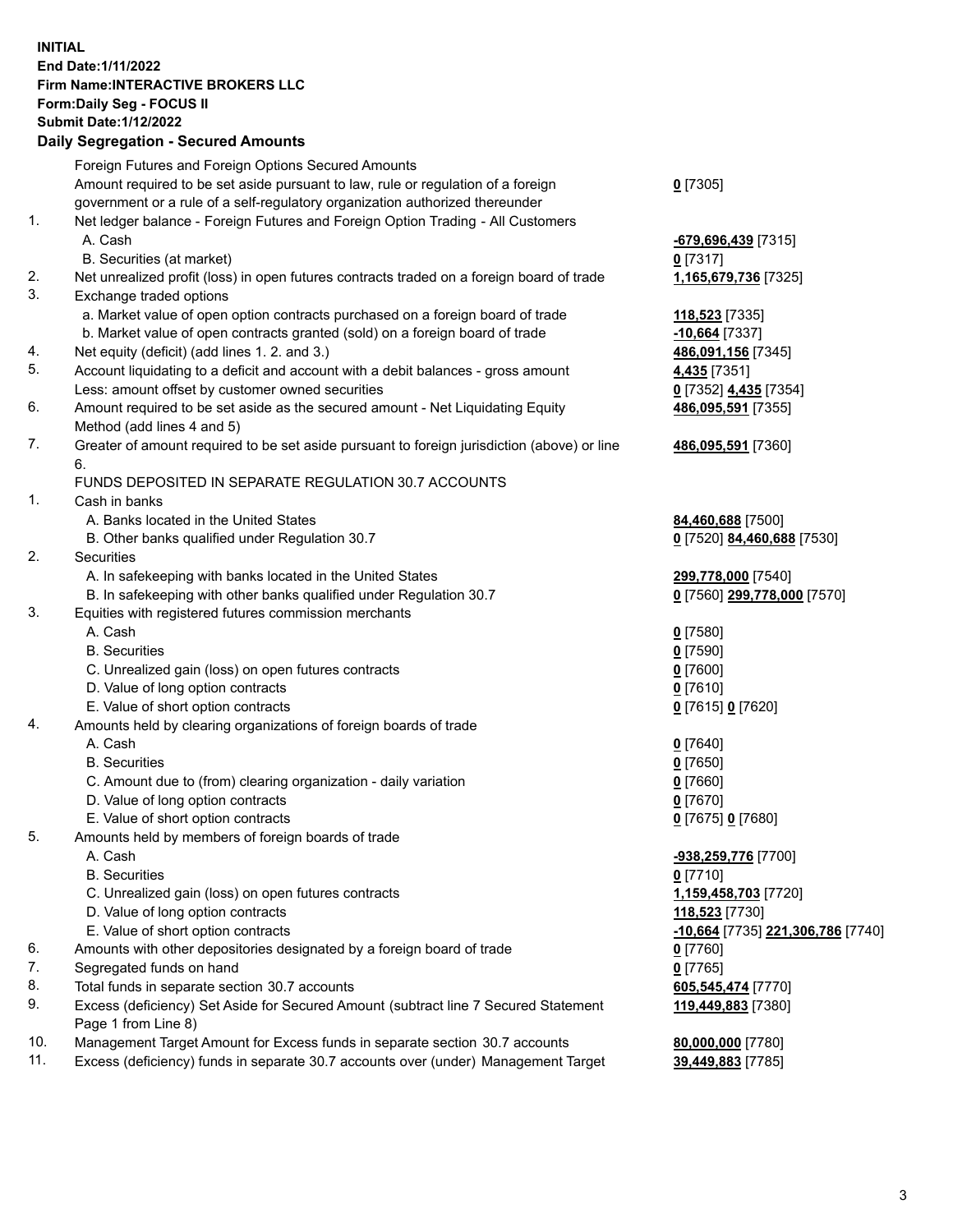**INITIAL End Date:1/11/2022 Firm Name:INTERACTIVE BROKERS LLC Form:Daily Seg - FOCUS II Submit Date:1/12/2022 Daily Segregation - Segregation Statement** SEGREGATION REQUIREMENTS(Section 4d(2) of the CEAct) 1. Net ledger balance A. Cash **7,593,996,630** [7010] B. Securities (at market) **0** [7020] 2. Net unrealized profit (loss) in open futures contracts traded on a contract market **227,052,258** [7030] 3. Exchange traded options A. Add market value of open option contracts purchased on a contract market **540,399,659** [7032] B. Deduct market value of open option contracts granted (sold) on a contract market **-493,849,841** [7033] 4. Net equity (deficit) (add lines 1, 2 and 3) **7,867,598,706** [7040] 5. Accounts liquidating to a deficit and accounts with debit balances - gross amount **1,044,955** [7045] Less: amount offset by customer securities **0** [7047] **1,044,955** [7050] 6. Amount required to be segregated (add lines 4 and 5) **7,868,643,661** [7060] FUNDS IN SEGREGATED ACCOUNTS 7. Deposited in segregated funds bank accounts A. Cash **1,085,616,604** [7070] B. Securities representing investments of customers' funds (at market) **4,579,060,990** [7080] C. Securities held for particular customers or option customers in lieu of cash (at market) **0** [7090] 8. Margins on deposit with derivatives clearing organizations of contract markets A. Cash **1,985,294,964** [7100] B. Securities representing investments of customers' funds (at market) **339,199,498** [7110] C. Securities held for particular customers or option customers in lieu of cash (at market) **0** [7120] 9. Net settlement from (to) derivatives clearing organizations of contract markets **64,589,475** [7130] 10. Exchange traded options A. Value of open long option contracts **540,399,659** [7132] B. Value of open short option contracts **-493,849,841** [7133] 11. Net equities with other FCMs A. Net liquidating equity **0** [7140] B. Securities representing investments of customers' funds (at market) **0** [7160] C. Securities held for particular customers or option customers in lieu of cash (at market) **0** [7170] 12. Segregated funds on hand **0** [7150] 13. Total amount in segregation (add lines 7 through 12) **8,100,311,349** [7180] 14. Excess (deficiency) funds in segregation (subtract line 6 from line 13) **231,667,688** [7190] 15. Management Target Amount for Excess funds in segregation **155,000,000** [7194]

16. Excess (deficiency) funds in segregation over (under) Management Target Amount Excess

**76,667,688** [7198]